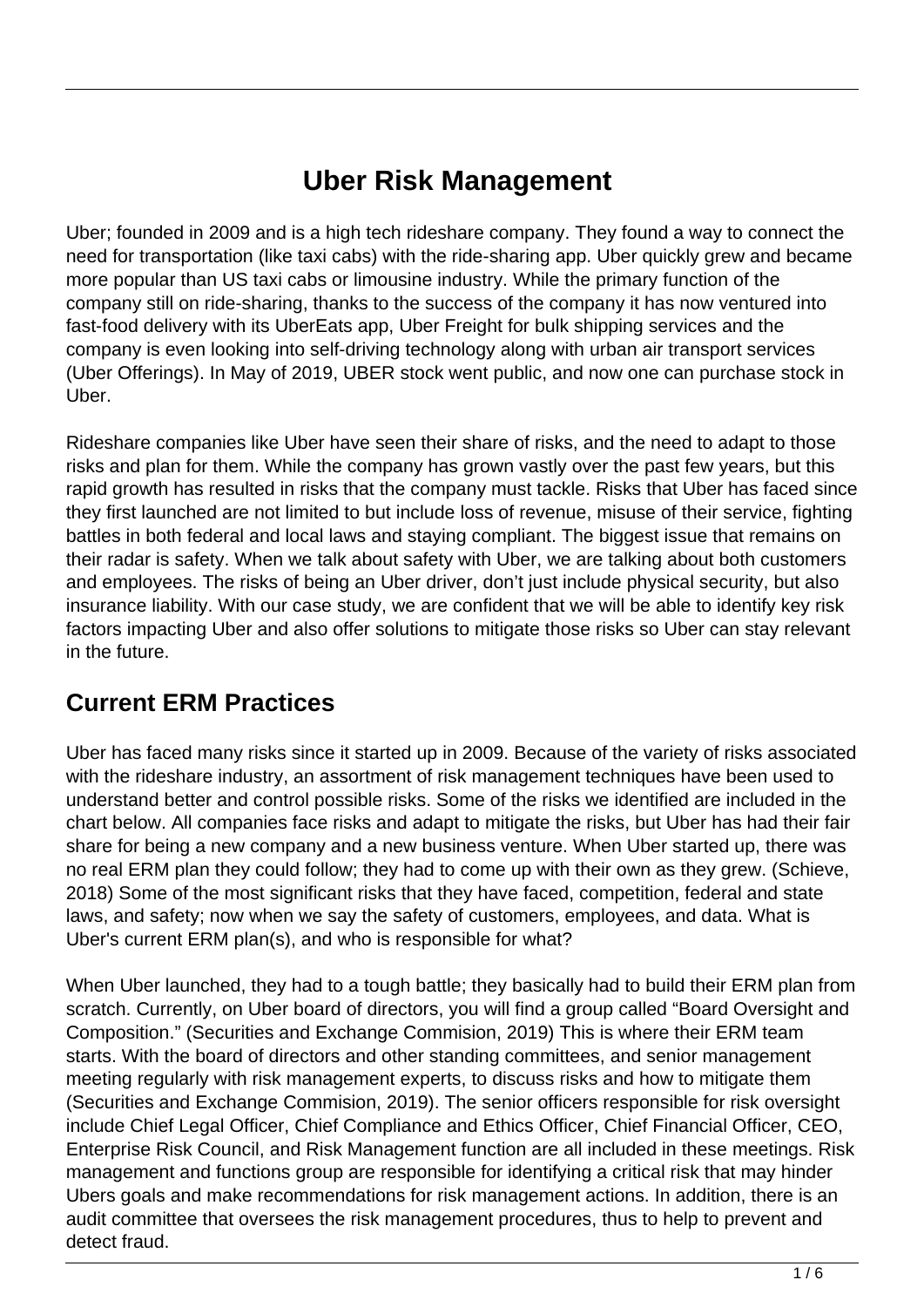The board of directors has the primary responsibilities on the risk management oversight committee. This includes assigning specific duties to members of the committee, receiving risks that arise from management, and meeting with ERM specialists. The audit committee reviews annually risk profiles, receives and reviews an annual report on management implementation, and maintenance of Uber's risk management process from the risk management team (Pg 214 Securities and Exchange Commission, 2019). Reviews risk management policies and procedures, including financial ones and the steps taken to monitor such exposures. The audit committee also reviews allegations of fraud at any employee level. Management at Uber plays a role in ERM, as well. They identify risk and develop risk controls for those risks. They join and participate in risk assessment strategy meetings and decisions. They also assist in establishing procedures to prevent deter and detect fraud. Lastly, they provide reports and updates on riskrelated matters to the Audit Committee. The nominating and governance committee; reviews risk associated with Uber's corporate governance framework and provides recommendations. They also are the committee that recruits and interviews potential board members, including evaluating the independence of each director and director candidate.

Lastly, we have the compensation committee, who oversees Uber's compensation program for all employees. They review the risks associated with compensation and conflicts of interest involving advisors of the compensation committee. The last, we see the Board's involvement in ERM with a role in the Cybersecurity Oversight team. They oversee Uber's efforts to address cybersecurity risk through the cybersecurity team. The cybersecurity team includes the Chief Trust and Security Officer and Chief Information Security Officer as well as senior managers. Uber's cybersecurity committee is responsible for many activities, including conducting threat and vulnerability assessments, managing cyber incidents, and pursuing projects to strengthen cybersecurity. They also work very closely with Uber's privacy and legal teams.

Culture is a prominent item in Uber employees. Uber's leaders work at building an inclusive workplace and foster an environment in which authenticity is celebrated as a strength. At Uber, they support their ERGs, which does include many affinity groups for their diverse cultures. They hired Bo Young Lee as their Chief Diversity Officer and Nikki Krishnamurth as their Chief People Officer. These two not only leader human resources, and recruiting but they oversee many diversity and inclusion teams. Uber's ERGs are working on Uber's culture at all times. They build, enhance Uber's culture thus helping to ensure that Uber better servers employees, consumers, relationships with restaurants, shippers, carriers and the cities they do business in.

# **5 Risk Areas for Uber**

Areas of risks identified for Uber are as follows. We listed a significant risk than two minor risks that fall under the major.

- 1. Loss of Revenue
	- 1. Competition & Sales of Shares
- 2. Mis-Use of the Program
	- 1. Criminals using Uber for business
	- 2. Data breach
- 3. Safety
	- 1. The risk to Uber Drivers & Passengers
- 4. Federal & Local Laws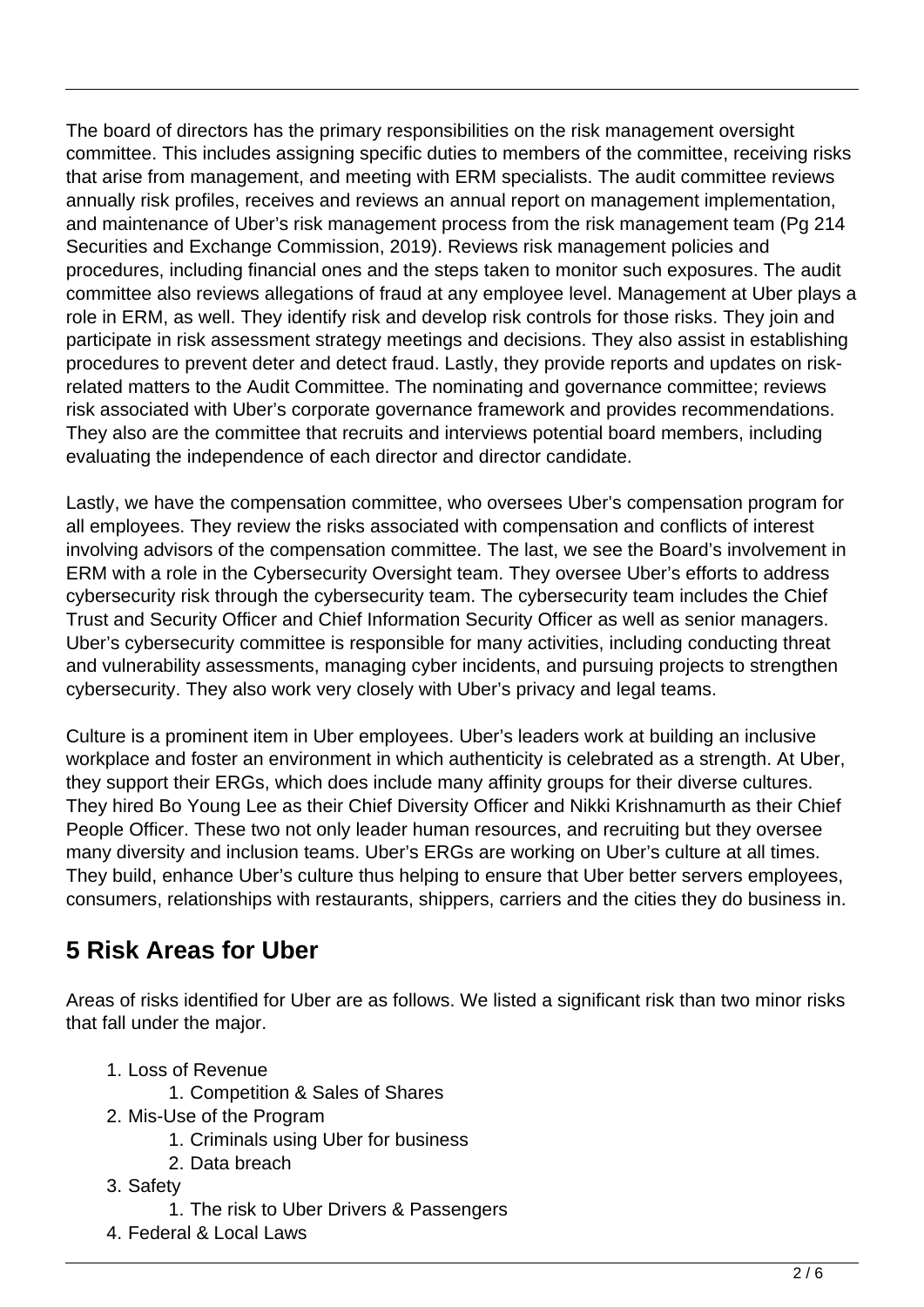- 1. Use of Services in states
- 2. Compliance
- 5. Employment with Uber
	- 1. Taxes & Employee risk
	- 2. Liability of Insurance

#### **Overview of Risk Identified**

Similar to all for-profit organizations, Uber's primary focus to generate revenue through their primary business focus of ride-sharing and other business ventures. Like other organizations, Uber has faced some risks. Some of the risk factors that can negatively impact Uber's image include federal and local laws where they operate, employees, misuse of Uber services, and safety of data, employees and consumers.

#### **Federal & State Laws**

A risk that Uber faces is related to the laws that it might comply with along with laws impacting the use of its service in states. UBER is a worldwide ride-share company based out of California. As UBER introduces itself in different countries, it will face various risks. Each state has different laws that the ERM team will need to be aware of and address to be able to have UBER adapt in those states. UBER will need to research and know the federal and local laws for each of the states. They will need to adapt to business for each location. An excellent example, Uber broke the law in all 50 states and DC is notifying the state department of data breaches. Remember the data breach in 2016, Uber hid that evidence and paid the ransom in hopes the data stolen would not be sold or misused. Lisa Madigan, Illinois attorney general, stated this is the most egregious case we've ever heard of or seen in terms of notifying the states. She also noted that we are not going to put up with companies, Uber or any company completely ignoring our laws.

As Uber is a new ride-share venture, there are now laws in place, where before there were not. Uber has done its fair share of finding loopholes and ways around the laws. Laws like regulations proposed for drivers like taxi cabs, like fingerprinting, Uber states they are a rideshare and self regulate their drivers. This has caused Uber to be banned in cities like Austin, TX, in 2016. Another example, they now have scooters that people can grab to get around town. In areas like the Keys, Florida, they are banned. In LA, they are banned, and on the verge of confiscated, because Uber refuses to comply with city regulations and data sharing. This is just the latest conflict in legal issues Uber faces with being compliant with laws at Federal and State levels. Uber would need to know how to adapt to changes from the state to state and city to city.

### **Employment with Uber**

Additionally, the company has come under strict scrutiny regarding the classification of its contracted workers and liability of insurance risks. Uber is also being looked into for how they classify their employees. Uber drivers are currently classified as contractors (Freelancers), and neither party seems to look at this as an employee & employer relationship. Thus meaning that Uber will issue them a 1099 form for filing taxes. One way the scrutiny comes in when those Uber drivers don't understand what is required for tax and filings. Uber also takes a portion of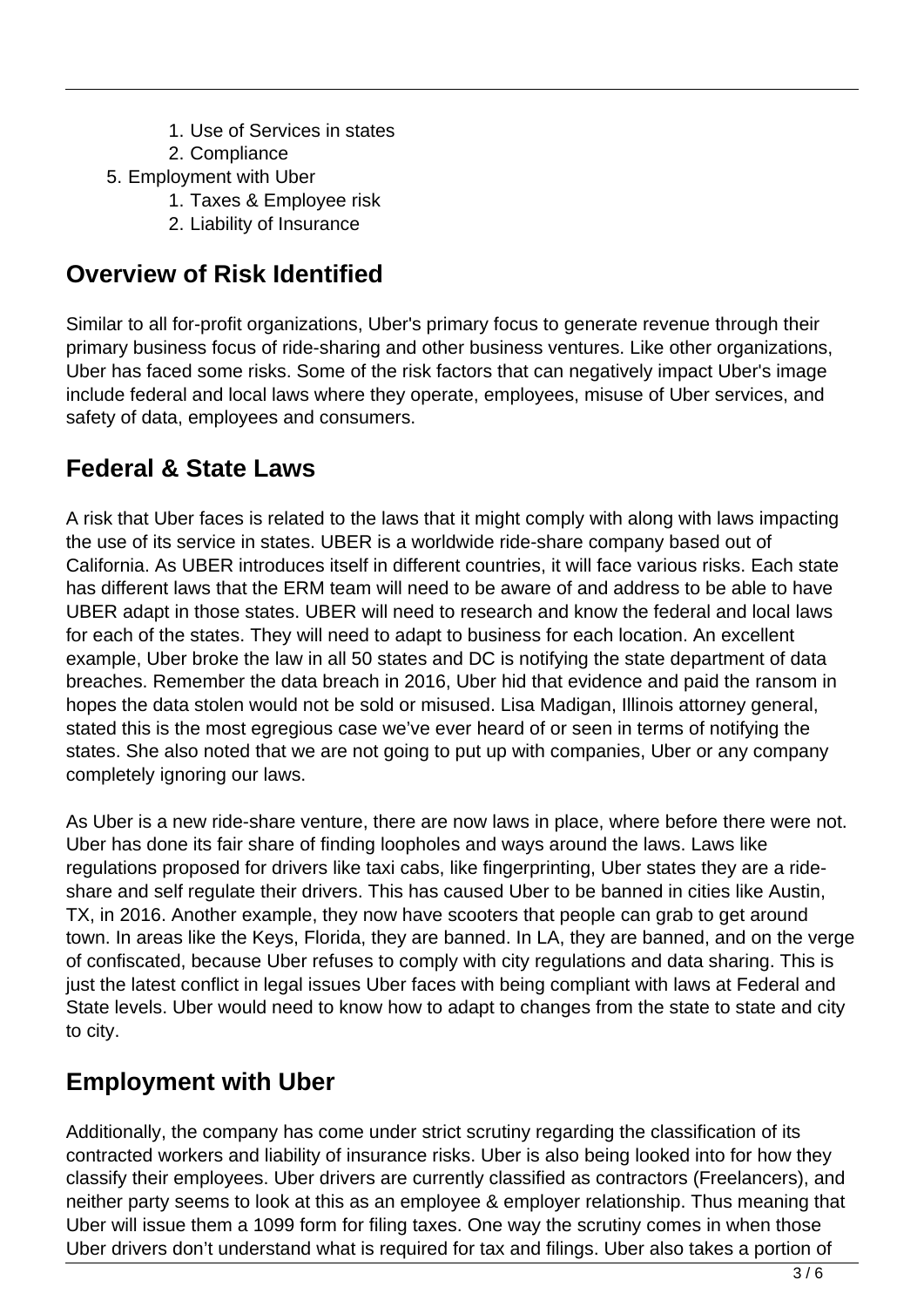the payment for ride and tips that are given. Some drivers have even filed a lawsuit saying it is more than just a small piece. They state by classifying them as freelancers vs. employees; Uber avoids paying sick time, vacation, holiday and benefits. The fight over the classification of Uber drivers as independent contractors was resolved this year. It did not settle easily on the bank account of Uber, as they agreed to pay \$20 million in a settlement. But this settlement was only with a few drivers; It is believed this battle is not over. (Hawkins, 2019)

Secondly, the safety issue with being an Uber driver is the liability of insurance. A prominent legal issue for Uber, is who is responsible when there is an accident involving Uber rideshare? A severe accident can mean more money than an individual's insurance would cover. Uber, you think, would be the target if a lawsuit were to take place, but the "Communications Decency Act of 1996" prevents liability. Where does that leave the driver? Independent contractor vs. employee classification questions has been issued before but mostly in cases like medical malpractice, tax disputes. Until all these can be sorted out, Uber can expect more lawsuits about safety for all employees and passengers. This can be a time consuming and costly for Uber.

## **Loss of Revenue**

As stated above, like any business, Uber's primary goal is to generate revenue and grow business. What risks face that could cause them to lose income? Uber posted a \$5.2 billion loss this year in the second quarter. This is a considerable loss of revenue, and the largest since Uber started, thus sending their shares on the stock market plummeting. (Rapier & Wolverton, Business Insider, 2019) With such a massive loss in revenue and just going to opening their IPO this year, their shares to the public people are nervous about purchasing the stock as prices dropped. Uber stock fell as much as 12%. Two things are attributed to the loss, driver rewards, and stock-based compensation, both from Uber IPO. How does this affect Uber's competitors like Lyft? Well, honestly, Lyft is in the same boat with a huge loss. If they can't get into the side where they are making money, they have competitors that are smaller and local that will take over the market.

Is it bad press or lousy culture that causes risk for Uber? In 2017 the bad press for Uber included allegations of discrimination, sexual harassment and viral #DeleteUber campaign. First impressions are hard to get past. Uber is still trying to recover from the scandals in 2017, that had customers turned off. Some of the scandals include employees' claims of sexual harassment, gender basis that were dismissed by HR. In February of 2017, two investors leaked betrayal and suggested that Uber had stolen technology. Thus causing Google an Uber investor to sue for intellectual property theft. (Carson, 2017) These stores are still easy to find on the web; thus while Uber is and has changed their culture, it will take a few years for people to forget. We learned that culture plays a role in ERM, and it is without stating that culture problems are a foundation issue, and there are no quick fixes.

### **Misuse of Program**

Another risk that Uber faces is associated with the Mis-Use of its app and ride-share service. Some Uber drivers are using bogus identities and sharing accounts with friends and family. It is against Uber policy but still happened. Why is this an issue? When you are an uber driver, you have been through a background check, been licensed and insured, and, most importantly,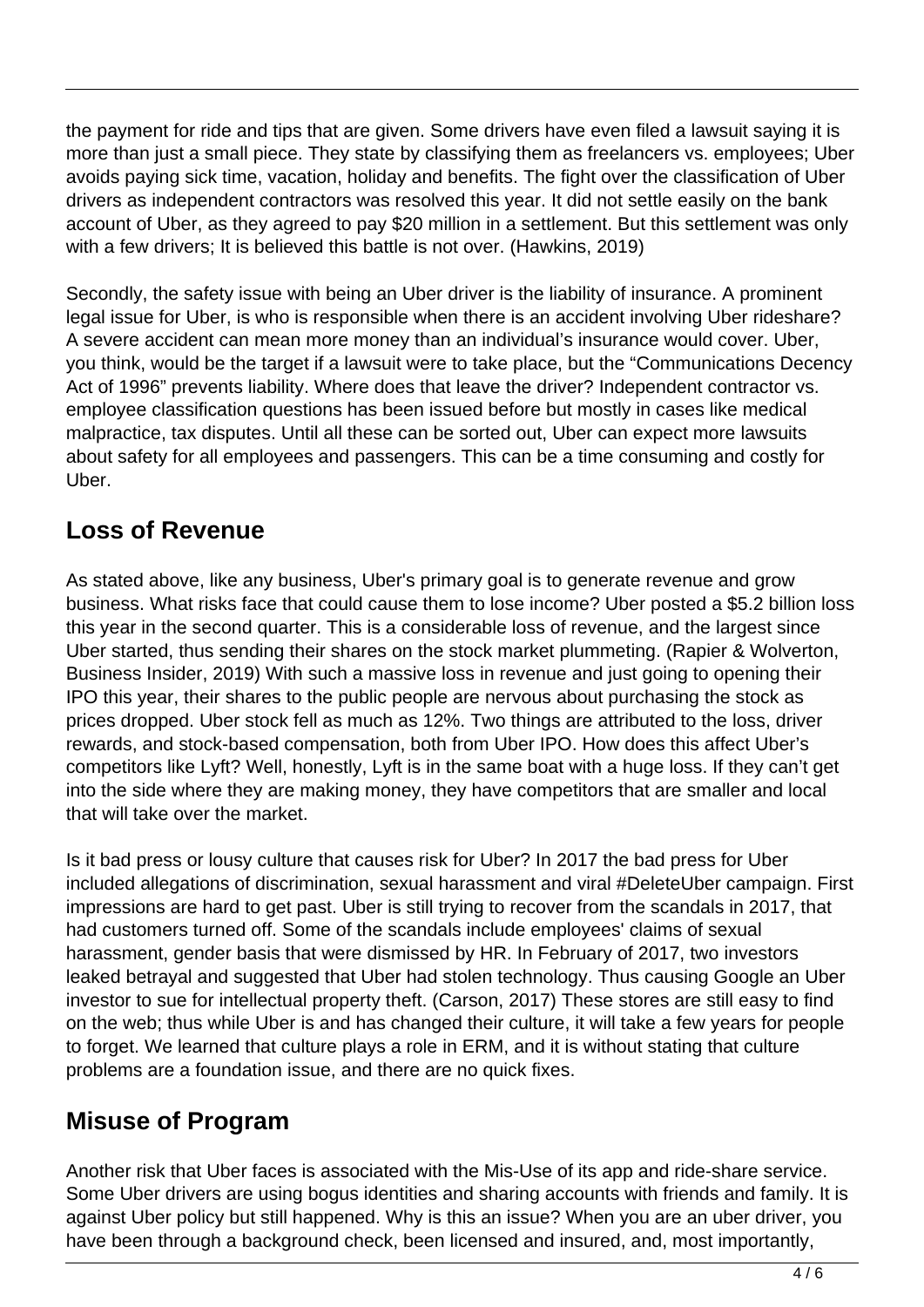vetted. Instances of Uber unauthorized drivers have included criminals, convicted felons. Thus causing a huge safety issue for riders. Unknowingly you get in the ride and think your safe on your way to your destination, only to be robbed, or worse. In South Carolina, a 21-year college student got in what she thought was her uber ride, only to be brutally murdered. (Jagannathan, 2019)

Criminals have exploited the platform in multiple ways. Uber's customers and the application have also been prone to a data breach by hackers. Criminals like cybercriminals are turning to new methods and technologies to complete their crimes. One way they are doing this is by hacking uber accounts of drivers. In 2016 Uber faced a major data breach, and again 2019 suffered a data breach. In 2018 Uber was fined \$148m and advised to tighten their data security, all because they failed to notify their drivers/customers their accounts have been hacked. Uber hid this fact and evidence and instead paid the ransom to ensure the data wouldn't be misused. (Associated Press, 2018) In Nov. of 2016, over 600,000 Uber drivers' information was stolen, including driver license. Uber hid the information and paid \$100,000 in ransom. This breach also included 57 million names, addresses, and cell phone numbers of riders around the world. Uber acknowledged this information in 2017, thus the hefty fine.

# **Global Risk Identified - Safety**

Now we reach the last risk we identified for Uber. We believe this is their global risk, Safety. Most of Uber's risks mentioned above can be related back to safety in one way or another. Uber management and ERM team even acknowledge that safety is a risk they are trying to mitigate. Quoted directly from Uber management "If platform users engage in, or are subject to, criminal, violent, inappropriate, or dangerous activity that results in major safety incidents, our ability to attract and retain Drivers, consumers, restaurants, shippers, and carriers may be harmed, which could have an adverse impact on our reputation, business, financial condition, and operating results." (Pg 33 Securities and Exchange Commission, 2019)

When Uber first launched, complete background checks were not done on all drivers. Uber has now corrected this issue, but they did hire hundreds of drivers who had a lengthy criminal background, including felony charges like assault and rape. Refer back to the young lady we said got into an Uber in South Carolina that was not really an Uber driver, and was killed. In the South Carolina case; Seth Rose and Micha Caskey introduced a 'Samantha L. Josephson Ridesharing Safety Act' bill this week requiring rideshare drivers to display illuminated, company-provided signage. (Jagannathan, 2019) Uber drivers are now required to follow this law. Uber is currently performing more intense background checks. They list a list of people who will not qualify to be uber drivers. They offer driver training on how and what to do if they pick up an aggressive passenger. Uber has recognized that drivers expect a level of safety just like the passengers do.

What is Uber doing to promote the safety of its passengers? Uber has added new features to its app. Features like 911 text, bike lane alerts and most importantly ride verification. The 911 feature will allow riders to discreetly text for emergency help should they feel they are in danger. They can send car make and model, license plate number, and location details. Uber recognizes that consumers choose a Ridesharing service based on a mixture of wait time, quality of service, Safety, app functionality, brand recognition, convenience and support. Uber states that Safety is our goal for all. Our goal is to make ridesharing with us a safe